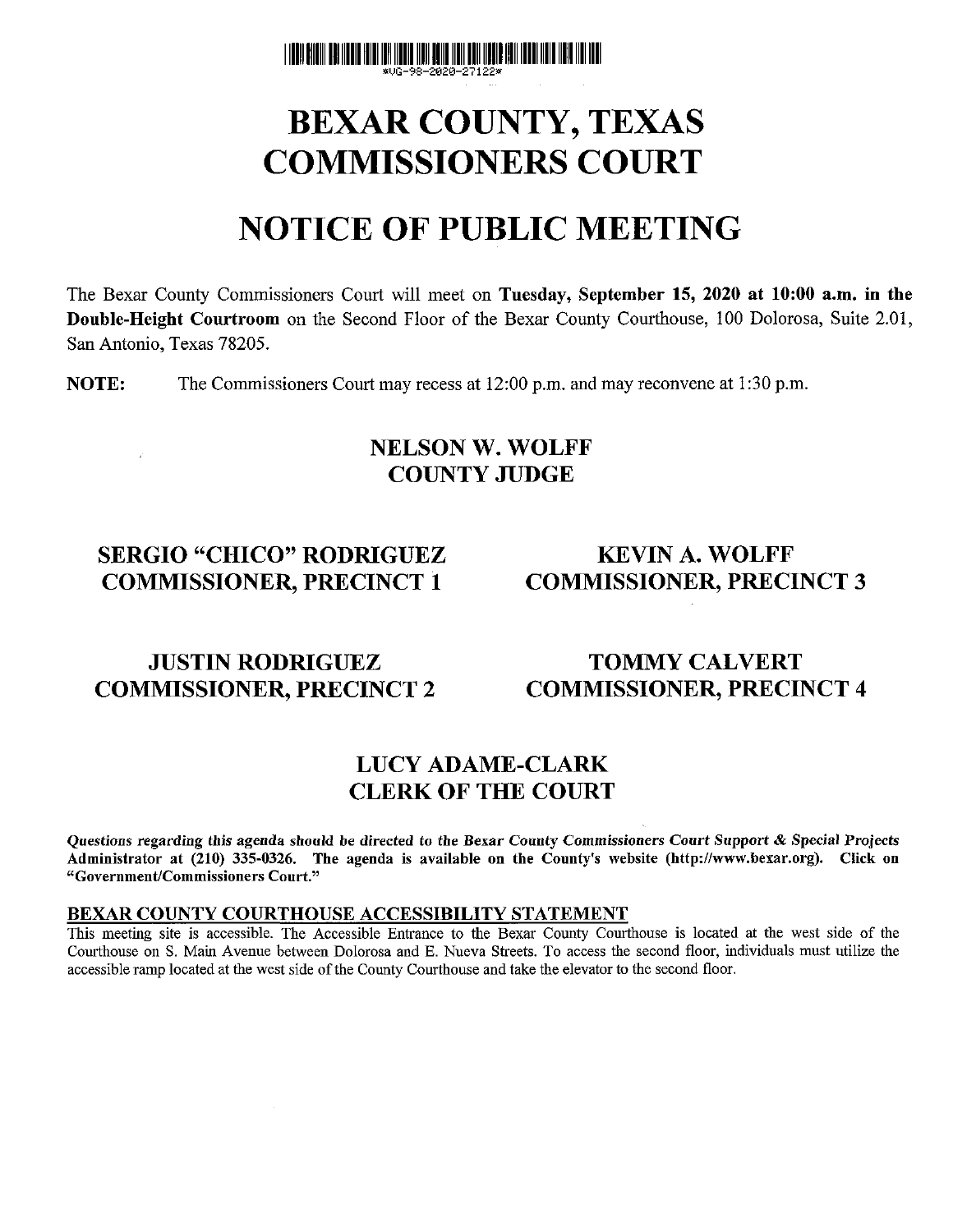# **COMMISSIONERS COURT CEREMONIAL AGENDA**

1. Opening prayer: Patricia Torres, Bexar County Purchasing Agent (Court/Sergio "Chico" Rodriguez)

2. Pledge of Allegiance: (Court/Sergio "Chico" Rodriguez)

# COMMISSIONERS COURT REGULAR AGENDA

# 3. **TIME CERTAIN PRESENTATION ITEM(S)**

- **a. 10:00 a.m. Public Hearing:** The Commissioners Court invites public input regarding the Bexar County Proposed Operating and Capital Budget for Fiscal Year 2020-21. (Estimated Presentation Time: as required)
- b. **Immediately following Item 3a.:** Discussion and appropriate action regarding the adoption of the proposed Bexar County Fiscal Year 2020-21 Operating and Capital Budget, including the proposed changes documented in the memorandum from the Budget Officer dated September 14, 2020. (Estimated Presentation Time: as required) (Tina Smith-Dean)
- c. **Immediately following Item 3b.: Public Hearing:** The Commissioners Court invites public input regarding the 2020 Bexar County proposed property tax rate. (Estimated Presentation Time: as required)
- d. **Immediately following Item** 3c: Discussion and appropriate action regarding adopting the 2020 Bexar County property tax rate of \$0.301097 and approval of an Order of Bexar County Commissioners Court adopting the 2020 tax rate of \$0.301097 consisting of a \$0.023668 road and flood control tax rate and a \$0.277429 general fund tax rate and levying the 2020 taxes for Bexar County in support of its Operating and Capital Budget for Fiscal Year 2020-21. (Estimated Presentation Time: as required) (Tina Smith-Dean)
- 4. Request of Commissioners Court to identify items from the Consent Agenda for additional discussion and to approve remaining Consent Agenda items.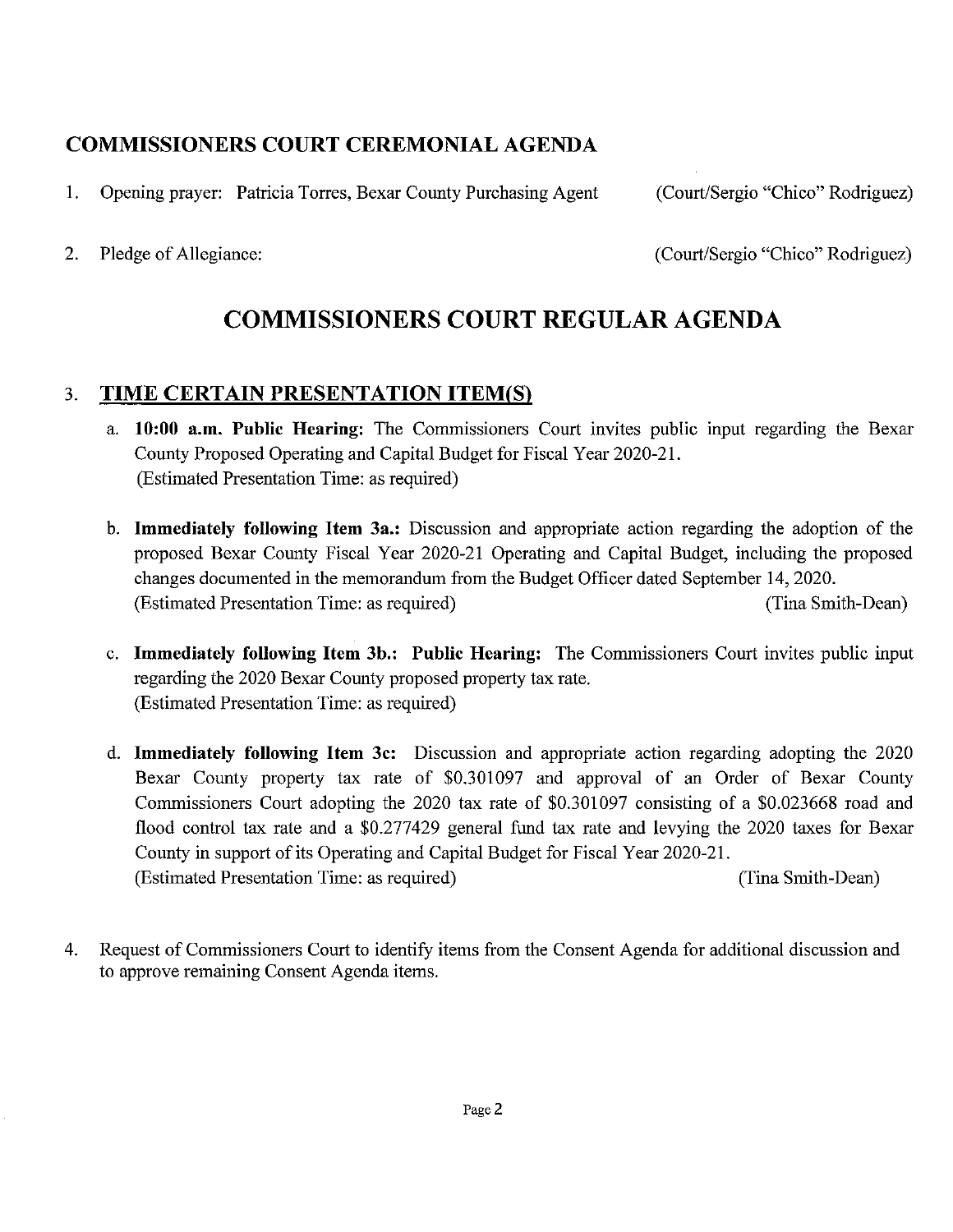- 5. Filing for record the following legal and administrative documents and directing the Criminal District Attorney's Office to take action, if necessary:
	- a. Fax letter from Deputy Sheriffs' Association of Bexar County, from Jeremy Payne, President Re: Grievance 2020-DSABC-04 (Mackenzie McCrea) Notice to Submit to Arbitration.
	- b. Fax letter from Deputy Sheriffs' Association of Bexar County, from Jeremy Payne, President Re: Grievance 2020-DSABC-04 (Mackenzie McCrea) No Resolution Certification.
	- c. Fax letter from Deputy Sheriffs' Association of Bexar County, from Jeremy Payne, President Re: Grievance 2020-DSABC-06 (Savannah Rivera) Notice to Submit to Arbitration.
	- d. Fax letter from Deputy Sheriffs' Association of Bexar County, from Jeremy Payne, President Re: Grievance 2020-DSABC-06 (Savannah Rivera) No Resolution Certification.
	- e. Budgets for the District Attorney's Office for its LEOSE Funds, State Asset Forfeiture Funds, Federal Asset Forfeiture Funds, Check Section Funds, Comptroller Funds, and Gambling Funds for FY 2021.
	- f. Amended Executive Order NW-14 of County Judge Nelson W. Wolff, issued August 27, 2020.
	- g. Amended Executive Order NW-14 of County Judge Nelson W. Wolff, issued September 4, 2020.
	- h. Notice of Deposit, Re: The State of Texas vs. Humberto Villarreal, ET UX, ET AL, Cause No. 2020ED0015.
	- i. Affidavit of Notice of Withdrawl of Consent, Re: The State of Texas, County of Bexar and Carmen Romo vs. Mandy Frank and all occupants, Case No. 12E2000748.
- 6. Commissioners Court minutes for September 1, 2020, September 3, 2020 and September 10, 2020.
- 7. Communications from citizens who signed the register to speak.

# CONSENT AGENDA ITEMS:

**All items under the Consent Agenda are heard and acted upon collectively unless opposition is presented, in which case the contested item will be considered, discussion, and appropriate action taken separately.** 

### **Item(s) Brought by Sheriff's Office:** (Javier Salazar)  $($ Javier Salazar)  $)$

8. Request approval for 35,000 hours of paid overtime for uniformed officers required to work mandatory hours (MOT) in the Adult Detention Center (ADC) between August 21, 2020 and September 30, 2020.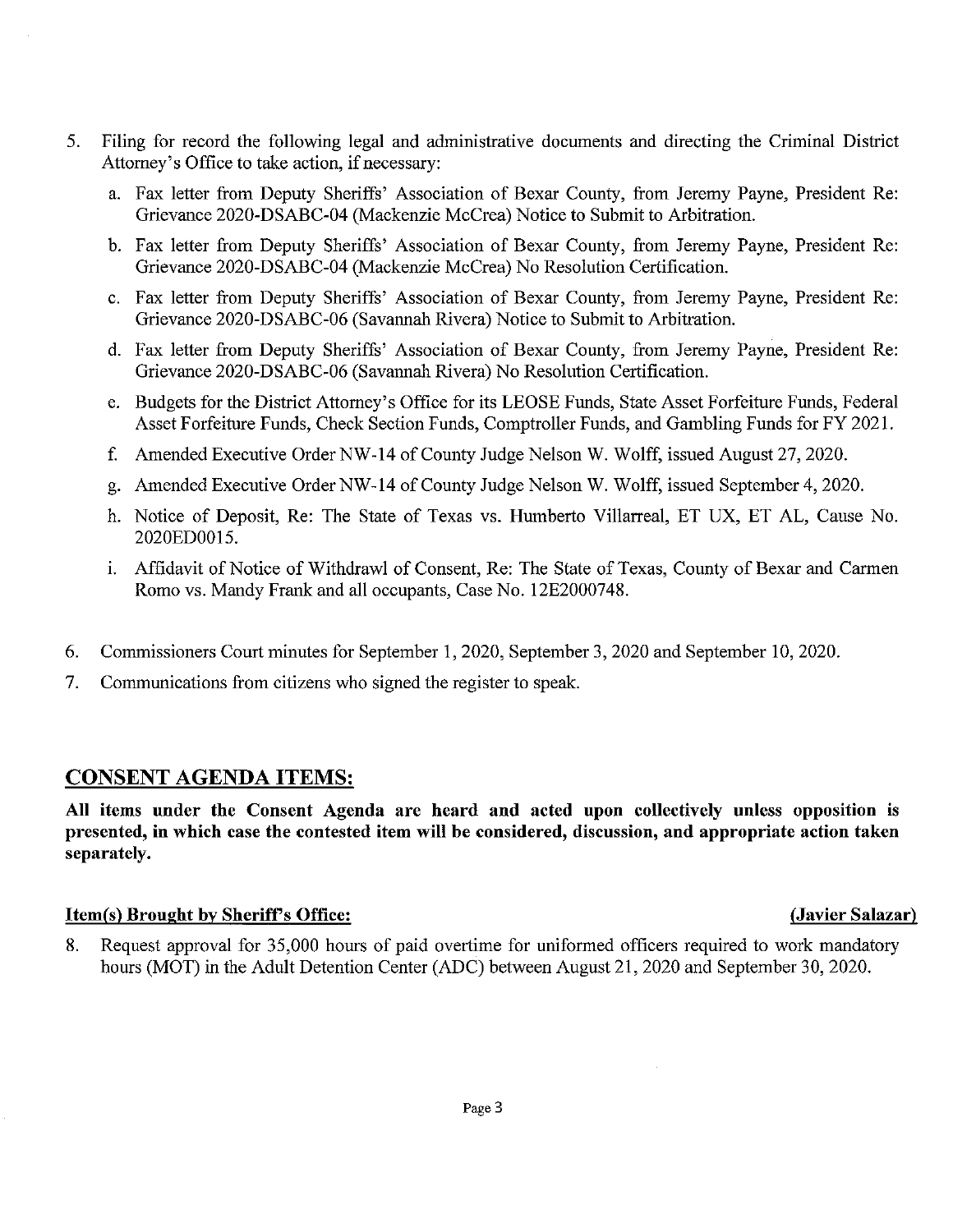### 2020, Wednesday September 9, 2020 and Friday, September 11, 2020.

miles driven, effective for October 1, 2020.

through Friday, October 9, 2020.

13. Authorization to distribute upcoming payrolls, including overtime, uniform allowances, and auto allowances to be paid on Wednesday, September 30, 2020.

11. Authorization and approval for the County Auditor to pay routine bills from Tuesday September 8, 2020

12. Approval of bills to include claims registers for Wednesday, September 2, 2020 and Friday, September 4,

- 14. Approval of Tax Assessor-Collector's Report of Taxes collected in August 2020 and approval of the order transferring tax collections for the month of August 2020 from unallocated receipts.
- 15. Request approval according to Section 31.11 for \$156,356.21 in refunds for payments received by the Tax Assessor-Collector's Office in the form of tax overpayments made on 24 tax account(s) to various taxing jurisdictions by individuals, businesses, corporations, etc. which have been reviewed by the Auditor's Office and found to be valid.
- 16. Acceptance of an FLSA summary report regarding non-exempt County personnel that have accrued FLSA hours in excess of 199 but less than 240, and law enforcement personnel FLSA hours in excess of 439 but less than 480 as of the month ending August 2020. Notification of payment to those employees who have accumulated hours in excess of the FLSA maximum level for an estimated amount of \$137,992 and approval of the appropriate budget transfers.
- 17. Approval of an Order authorizing fees for service of civil process, or attempted service of civil process, to be effective January 1, 2021. **(Deferred September 1,2020 Item 14)**

#### **Items(s) Brought by Tax Assessor-Collector: (Albert Uresti)**

18. Approval of a request for the waiver of penalty and interest, for the Bexar County taxing jurisdiction, in the amount of \$55.31 (\$15.96 penalty; \$7.97 interest; \$31.38 collection fees) on account #00000-128-9545, Jorge Calvo Owner of RPM Auto Repair, tax year(s) 2019 in accordance with Section 33.011 of the Texas Property Tax Code.

### **Item(s) Brought by County Auditor: (Leo Caldera)**  10. Approval of FY 2021 Per Diem Rates, effective October 1, 2020 through September 30, 2021, for all

#### **Item(s) Brought by Constable, Precinct 1: (Ruben Tejeda)**

9. Authorizing the County Auditor to pay invoice(s) to Celebrate Excellence for the creation of custom badges in the amount of \$1,088.60.

business travel. In addition, the approval of the mileage reimbursement rate, of .575 cents, for business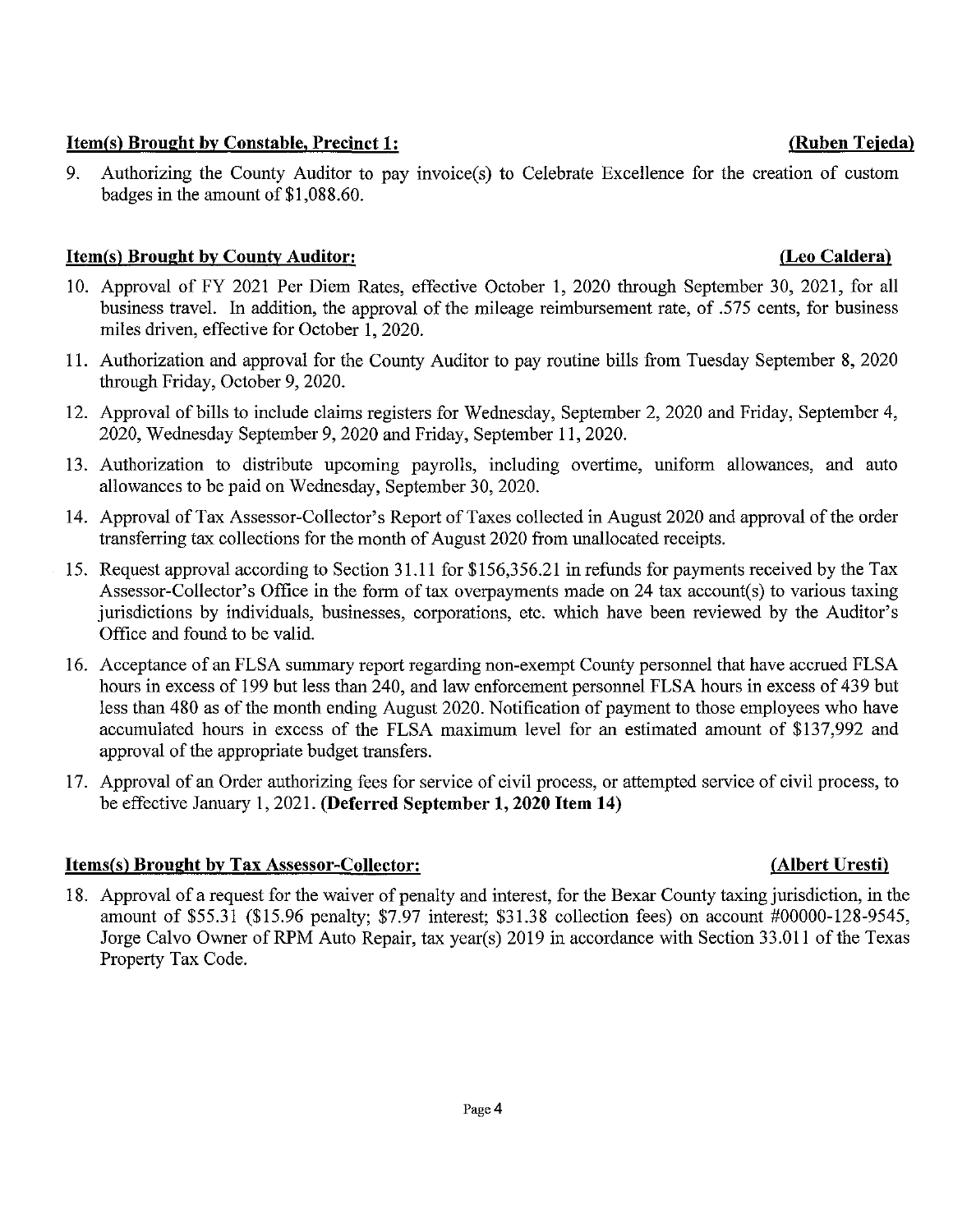#### **Items(s) Brought by County Courts: (Judge Longoria)**

19. Authorizing the County Auditor to pay invoice(s) to Smart Start for Breath Check devices for Reflejo Court participants, to include daily monitoring charges for those devices through September 2020 in the amount of \$2,119.

### **Items(s) Brought by Purchasing (Patricia Torres)**

- 20. Awarding a contract to the lowest responsive bid by Laser Printers and Mailing Services, LLC (SBE, WBE) to provide for the purchase of printing and mailing services on a requirements contract basis for an initial term beginning upon award and ending July 15, 2021 for an estimated annual amount of \$127,432.00 as requested by the Tax Assessor-Collectors Office; and providing for four (4) one-year renewal options; and authorizing the Purchasing Agent to execute a contract renewal in accordance with the terms of the original contract if provided for in each fiscal year appropriated budget, authorizing the Purchasing Agent to execute and file the appropriate award documents for record.
- 21. Approval to declare ten (10) vehicles surplus for auction in accordance with Local Government Code 263.152 (A)(1)(C)(6).
- 22. Awarding a delivery order to Silsbee Ford for the purchase of three (3) 2020 Ford F-450 regular cab upfitted mechanics trucks in the total amount of \$192,778.50, as requested by the Public Works Fleet Maintenance Department, through The Interlocal Purchasing System (TIPS) Contract #200206; and authorizing the Purchasing Agent to execute and file the appropriate award documents for record.
- 23. Awarding a contract to the lowest responsive bid submitted by Clampitt Paper Company to provide for the purchase of bond paper on a requirements contract basis for an initial term beginning October 1, 2020 and ending September 30, 2021 for the estimated annual amount of \$190,498, and providing for four (4) oneyear renewal options; and authorizing the Purchasing Agent to execute a contract renewal in accordance with the terms of the original contract if provided for in each fiscal year appropriated budget, authorizing the Purchasing Agent to execute and file the appropriate award documents for record.
- 24. Authorizing a delivery order to Thyssenkrupp Elevator Corporation for vertical transportation/elevator maintenance services, for a six (6) month period, beginning on October 1, 2020 and ending March 31, 2020 for the not-to-exceed amount of \$122,443, as requested by the Facilities Management Department through Sourcewell Purchasing Cooperative contract #100516-TKE; and authorizing the Purchasing Agent to execute and file the appropriate award documents for record.
- 25. Granting a discretionary exemption (sole source) for the purpose of awarding a purchase order to Alamo Fire Apparatus LLC for the purchase of services to up-fit various vehicles for the Office of Emergency Management and the Fire Marshal in the amount of \$215,117.99, as requested by the Office of Emergency Management and Fire Marshal; and authorizing the Purchasing Agent to execute and file the appropriate award documents for record.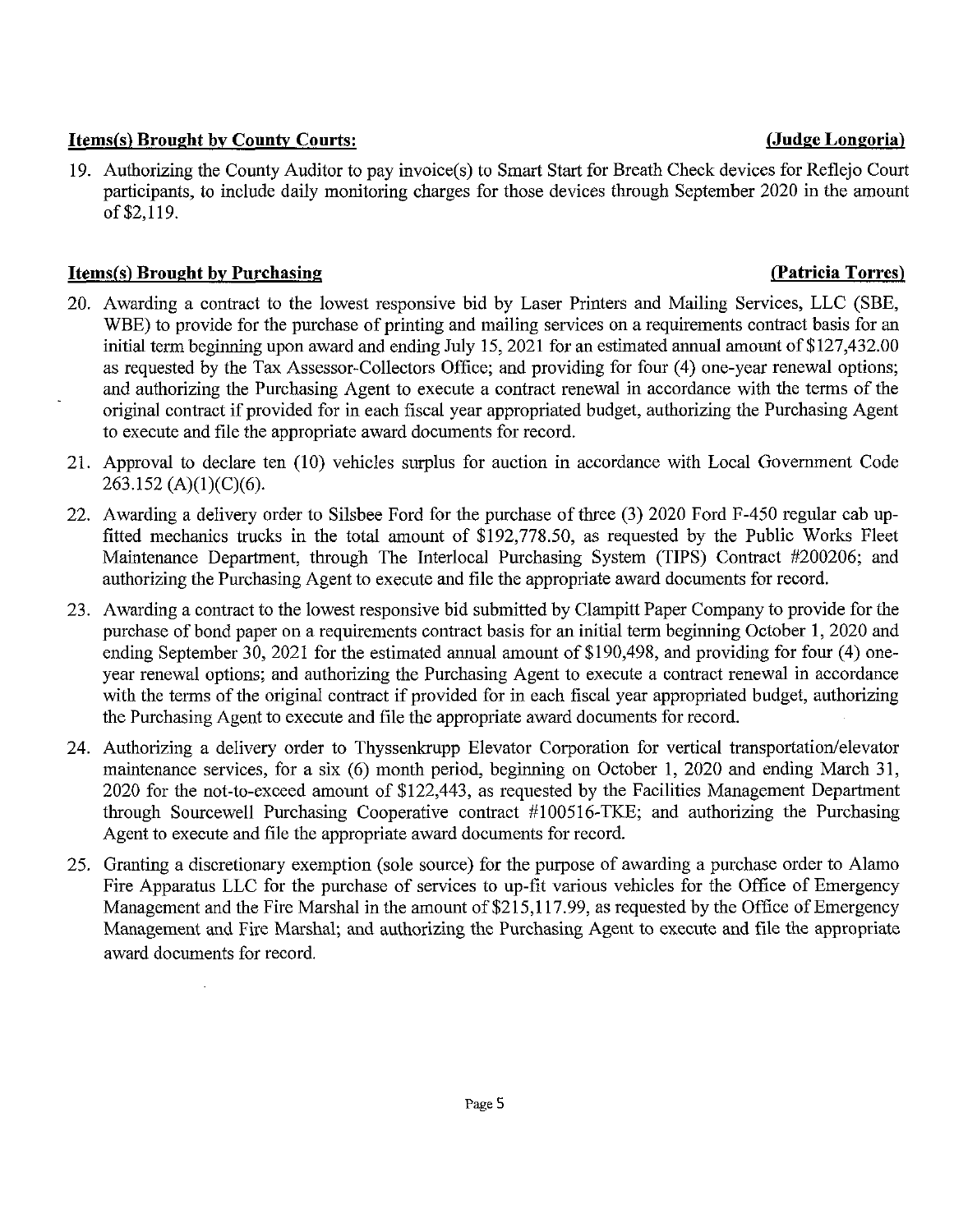#### **Item(s) Brought by Public Works: (Renee Green)**

- 26. Approval to negotiate a contract for the provision of Professional Construction Management and Inspection Services for Galm Road Phase III - FM 471 (Culebra Road) to Government Canyon State Natural Area, Precinct 2, with Johnson, Mirmiran & Thompson, Inc. (JMT).
- 27. Approval to negotiate with the following firms selected for the Flood Control Low Water Crossing Projects: Halff Associates, Inc.; BGE, Inc.; RPS Infrastructure, Inc.; Jones & Carter, Inc.
- 28. Approval of the Interlocal Agreement/Advanced Funding Agreement and resolution between Bexar County and the Texas Department of Transportation (TXDOT) in connection with the High Water Detection System Phase IV, CW1 also known as the HALT (Highwater Alert Lifesaving Technology) System, Countywide.
- 29. Approval to close, vacate and abandon a Channel Easement being a 0.1775 of an acre tract of land to the abutting owner RSI Winding Oaks, L.L.C., said easement originally acquired in July 1995 as shown in Volume 6500, Page 2047, Deed Records of Bexar County, Texas, being located on Evans Road in northeast Bexar County, this Easement has now been incorporated into a larger drainage easement as shown on the recorded plat of East Evans Road Subdivision, P.U.D. at no cost to Bexar County. Precinct  $3.$
- 30. Approval of subdivision plat#19-l 1800423 within the Extra Territorial Jurisdiction of the City of San Antonio: Applewood Unit 1, owner: Forestar (USA) Real Estate Group Inc., located north of Loop 1604 and FM 143, not within the Edwards Aquifer Recharge Zone. Precinct Number 1.
- 31. Approval of subdivision plat#19-l 1800460 within the Extra Territorial Jurisdiction of the City of San Antonio: Riverstone Unit Cl, owner: Continental Homes of Texas, L.P., located north of Talley Road and Frio River Run, not within the Edwards Aquifer Recharge Zone. Precinct Number 1.
- 32. Approval of subdivision plat#19-l 1800461 within the Extra Territorial Jurisdiction of the City of San Antonio: Frio River Run Phase 1, owner: Continental Homes of Texas, L.P., located east of Talley Road and Galm Road, not within the Edwards Aquifer Recharge Zone. Precinct Number 1.
- 33. Approval of subdivision plat#19-11800462 within the Extra Territorial Jurisdiction of the City of San Antonio: Riverstone Unit Dl, owner: Continental Homes of Texas, L.P., located north of Frio River Run and Talley Road, not within the Edwards Aquifer Recharge Zone. Precinct Number 1.
- 34. Approval of subdivision plat#180521 within the Extra Territorial Jurisdiction of the City of San Antonio: River Rock Ranch Unit 5 PUD, owner: Green Land Ventures, LTD, located west of River Trace and Stormy Ridge, not within the Edwards Aquifer Recharge Zone. Precinct Number 3.
- 35. Approval of subdivision plat#l 9-11800076 within the Extra Territorial Jurisdiction of the City of San Antonio: Valley Ranch Unit 17, owner: Continental Homes of Texas, L.P., located west of Ranch View West and Wild Rye, not within the Edwards Aquifer Recharge Zone. Precinct Number 2.
- 36. Approval of subdivision plat#19-11800025 within the Extra Territorial Jurisdiction of the City of San Antonio: Cielo Ranch Unit 5, owner: Pulte Homes of Texas, L.P., located east of Cimarron Lake and Sonoro View, not within the Edwards Aquifer Recharge Zone. Precinct Number 3.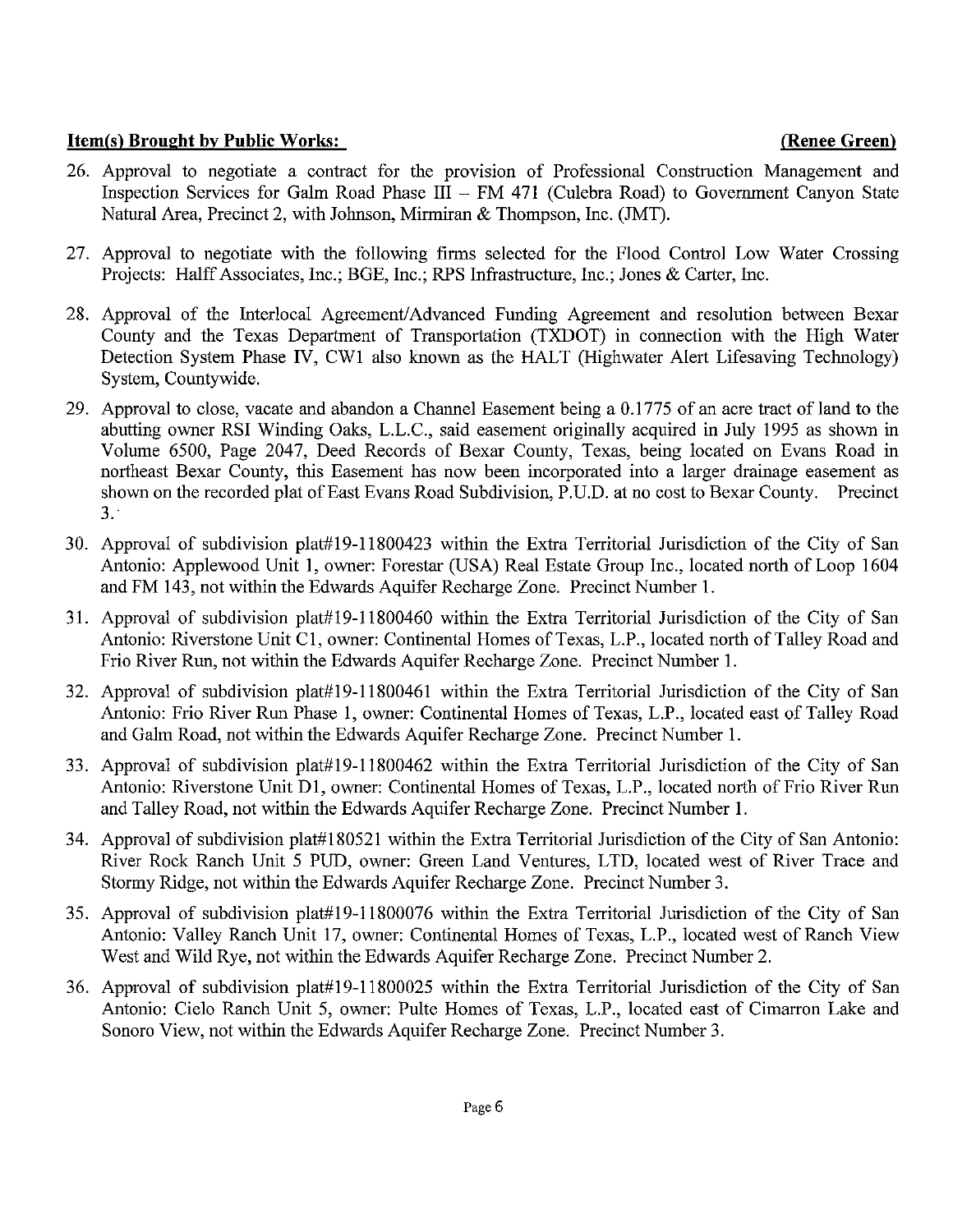- 37. Approval of subdivision plat# 19-11800384 within the Extra Territorial Jurisdiction of the City of San Antonio: Silos Unit 4, owner: Lennar Homes of Texas Land & Construction, LTD, located south of Grange Valley and Silos View, not within the Edwards Aquifer Recharge Zone. Precinct Number 1.
- 38. Approval of subdivision plat#19-l 1800084 within the Extra Territorial Jurisdiction of the City of San Antonio: Cibolo Canyons Parcel B Enclave, owner: TF Cibolo Canyons, L.P., located west of Backswing Way and Pivot Point, within the Edwards Aquifer Recharge Zone. Precinct Number 3.
- 39. Approval to establish Traffic Control devices as Stop Zones at specified locations in Precinct Numbers 1, 2&4.

#### *STOP ZONES TO BE ESTABLISHED:*

### **Precinct Number 1**

Falcon Landing Unit 6 Plat #170564

The Stop Sign shall be on Clipper Harbor at its intersection with Cascade Point. (1 stop) The Stop Sign shall be on Swidler at its intersection with Mulaney. (1 stop) The Stop Sign shall be on Swidler at its intersection with Catalina Port. (1 stop) Westpointe East Unit 22H Plat #180108

The Stop Sign shall be on Sladen Ranch at its intersection with Westcreek Oaks. (1 stop) The Stop Sign shall be on Sladen Ranch at its intersection with Buckner Place. (1 stop) The Stop Sign shall be on Upton Park at its intersection with Buckner Place. (1 stop) The Stop Sign shall be on Doubleday Lane at its intersection with Upton Park. (1 stop) The Stop Sign shall be on Buckner Place at its intersection with Delafield Road. (1 stop) The Stop Sign shall be on Delafield Road at its intersection with Westcreek Oaks. (1 stop) Redbird Ranch Unit 9D Plat #19-11800082

The Stop Sign shall be on Greater Scaup at its intersection with Fronted Goose. (1 stop) The Stop Sign shall be on Song Sparrow at its intersection with Greater Scaup. (1 stop) The Stop Sign shall be on Greater Scaup at its intersection with Harlequin Duck. (1 stop) The Stop Sign shall be on Black Scoter at its intersection with Tundra Swan. (1 stop) **Precinct Number 2** 

Valley Ranch Unit 24B Plat #180578

The Stop Sign shall be on Ranch Circle at its intersection with Western Sedge. (1 stop) The Stop Signs shall be on Cotton Grass at its intersection with Ranch Circle. (2 stops) The Stop Signs shall be on Spotted Rose at its intersection with Ranch Circle. (2 stops) **Precinct Number 4** 

### Kendall Brook Unit 1A Plat #180272

The Stop Sign shall be on Kendall Cove at its intersection with Beech Trail Dr. (1 stop) The Stop Sign shall be on Chestnut Bear Dr at its intersection with Kendall Cove. (1 stop) The Stop Signs shall be on Tortoise Trl at its intersection with Kendall Cove. (2 stops) The Stop Sign shall be on Kendall Cove at its intersection with Walzem Rd. (1 stop) The Stop Sign shall be on Chestnut Blue at its intersection with Tortoise Trl. (1 stop) The Stop Sign shall be on Tadpole Bluff at its intersection with Tortoise Trl. (1 stop) The Stop Sign shall be on Walkabout Way at its intersection with Falcon Meadow. (1 stop)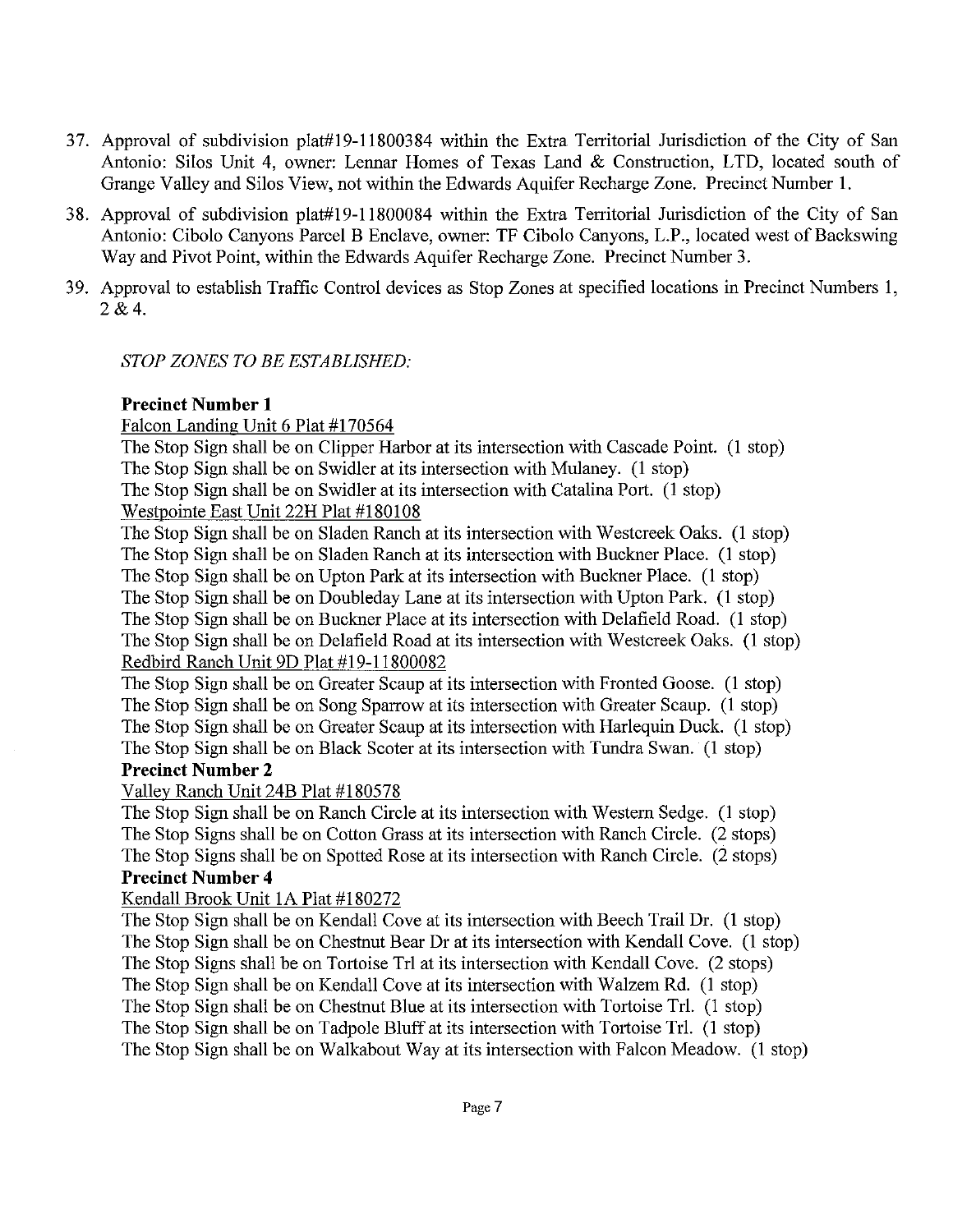40. Order accepting the following streets and drains in the identified subdivisions for County maintenance to begin September 15, 2020:

Texas Research Park, Unit 05 Plat No. 170222 Precinct #1

Champions Landing, Unit 02 Plat No. 170323 Precinct #1

#### STREET/DRAIN

Hestia Ct. 40.00 lf Asphalt Width: 28' Orpheus Way 40.00 If Asphalt Width: 28' Proteus Street 519.68 If Asphalt Width: 39' Selene View 377.91 If Asphalt Width: 44' Sirius Circle 1,486.19 If Asphalt Width: 28' Tethys Way 40.00 If Asphalt Width: 28' Themis Way 1,026.82 If Asphalt Width: 28' Drain "B" Culvert 1 70.00 lf Drain "B" Culvert 2 50.00 If Drain "G" 11.00 If Drain "H" 11.00 If

Amberina 820.51 If Asphalt Width: 28' Aristides 620.51 If Asphalt Width: 28' Battlecry 664.62 If Asphalt Width: 28' Charismatic 1,024.28 If Asphalt Width: 28' Plaudit 620.51 If Asphalt Width: 28' Sky Rocket 318.72 If Asphalt Width: 28' Sunday Song 179.35 If Asphalt Width: 28' Drain "A" 50.00 If Drain "D" 11.00 If Drain "E" 11.00 If Drain "F" 11.00 If Drain "G" 11.00 If Drain "H" 44.16 If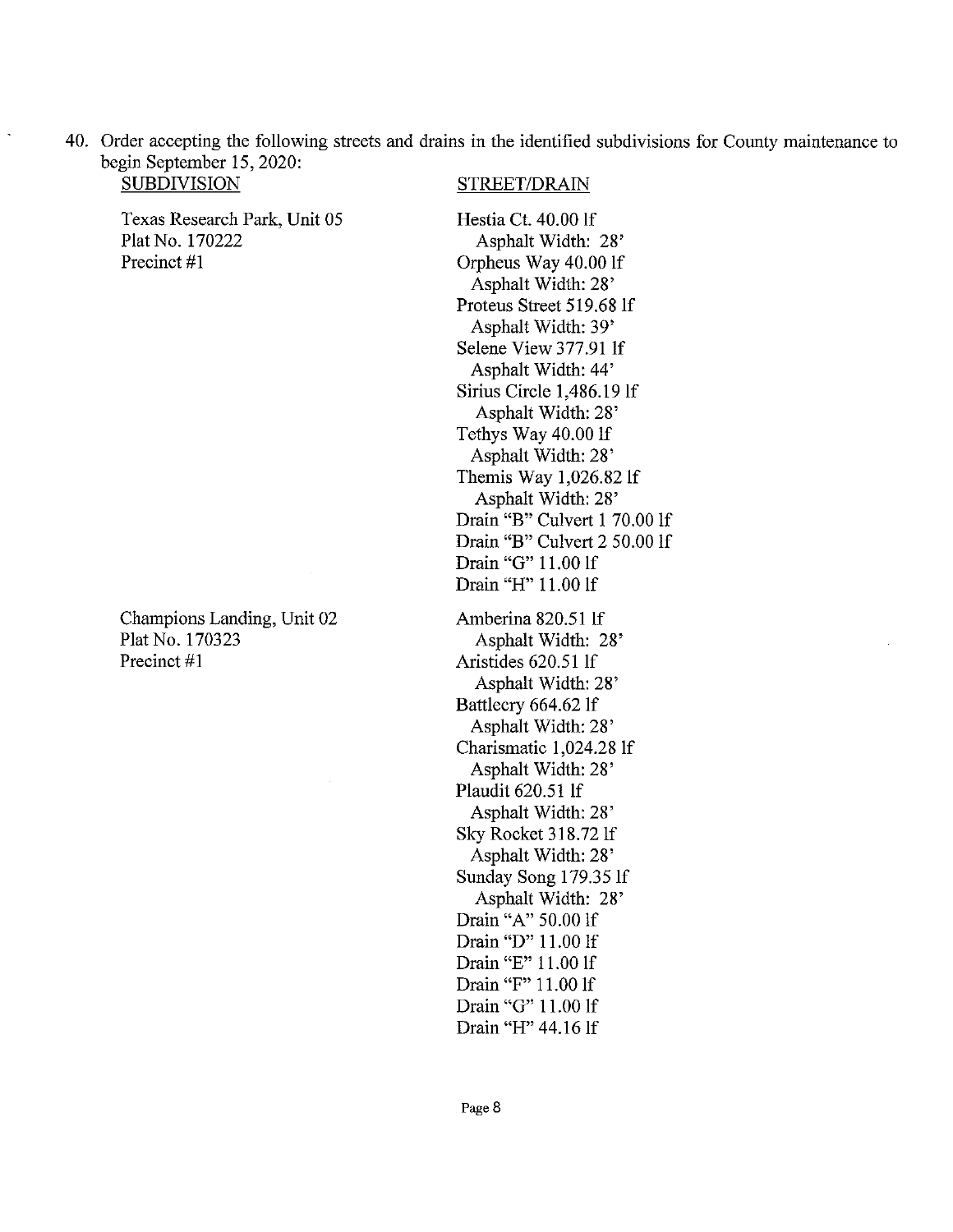SUBDIVISION STREET/DRAIN (Cont'd) Silver Canyon, Unit 04 Plat No. CP201608 Precinct #2

Horse Canyon 636.51 If Asphalt Width: 28' Mill Park 632.96 If Asphalt Width: 40' Noble Canyon 320.69 If Asphalt Width: 38' Noble Canyon 583.48 If Asphalt Width: 28' Silver Arbor 588.25 If Asphalt Width: 28' Silver Sky 588.61 If Asphalt Width: 28' Drain "L" 11.00 If Drain "M" 11.00 If

Rescind Commissioners Court order dated 08/18/2020 pertaining only to the street referenced below. This rescind is due to a data entry error into the database that listed the linear feet at 908.93. Corrected information as follows:

Sawyer Meadows, Unit 07 Plat No 180015 Precinct #2

Impressive Way 296.38 If Asphalt Width: 28'

#### **Items(s) Brought by Economic and Community Development:** (David Marquez)

### 41. Approval of an Innovation Fund grant agreement in the amount of \$131,321 with Tech Bloc to support the 2020 Tech Fuel talent development competition.

42. Approval of the First Amendment to the Tax Abatement Agreement with Credit Human Federal Credit Union and Broadway SA Investors GP, LLC.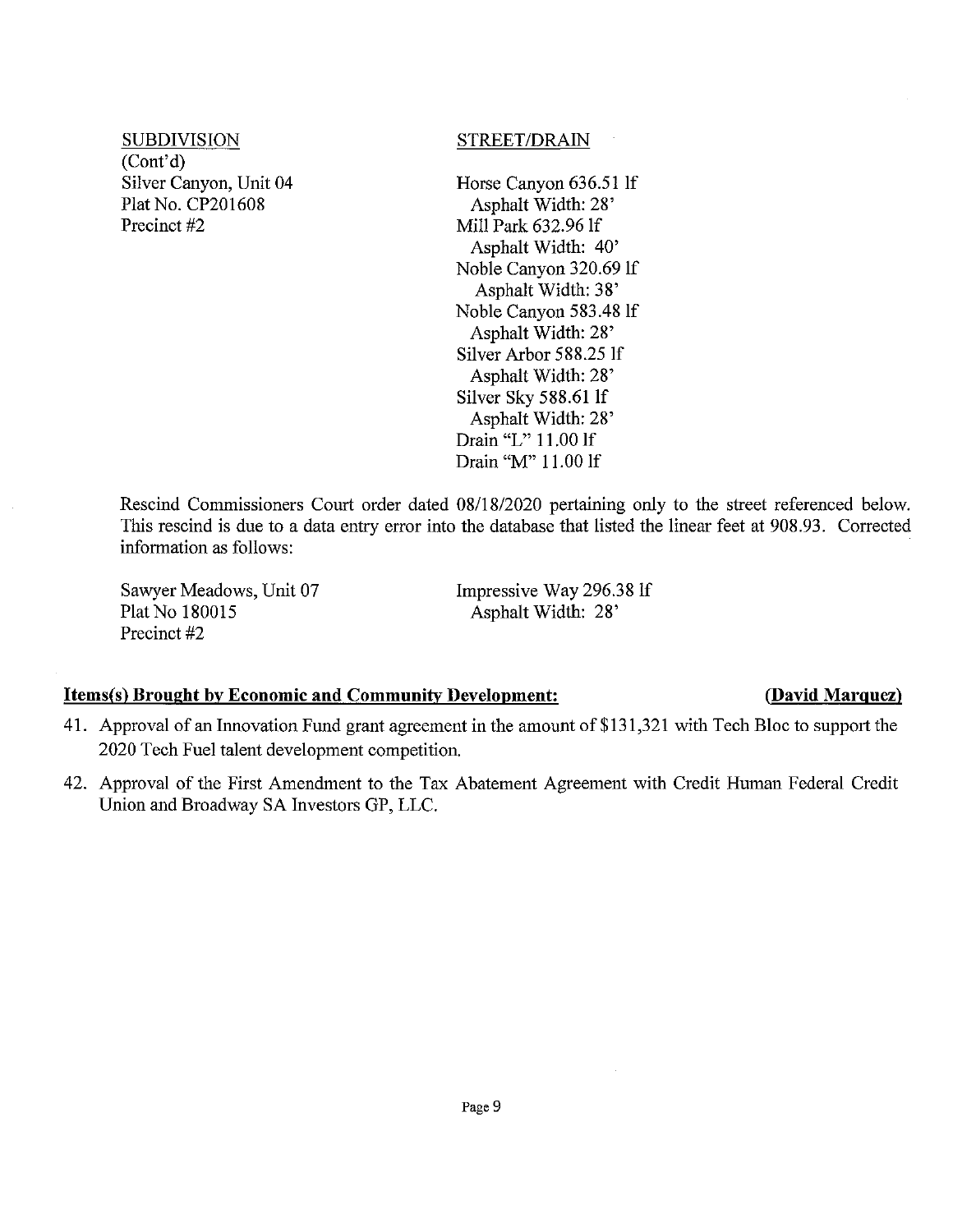43. Approval and Execution of the Management Agreement between Bexar County and the following outside agencies for a one year period beginning October 1, 2019, and ending on September 30, 2020, in the amount listed below from the General Fund: amount listed below from the General Fund:

| <b>AGENCY</b>                                         | <b>AWARD</b> |
|-------------------------------------------------------|--------------|
| Bowen Center for Neighborhood Advocacy                | \$10,000     |
| City of Somerset                                      | \$27,000     |
| City of Von Ormy                                      | \$20,000     |
| Institute of Mexican American History of Civil Rights | \$15,000     |
| Johnny Hernandez Foundation                           | \$25,000     |
| Mexican American Unity Council                        | \$15,000     |
| <b>Reflection Ministries</b>                          | \$25,000     |
| Food Policy Council of San Antonio                    | \$15,000     |

#### **Item(s) Brought by Facilities Management: (Dan Curry)**

- 44. Approval authorizing the County Auditor to pay invoices for Facilities Management for services provided by AV Technical Support for atotal amount of \$3,610.
- 45. Request approval authorizing the County Auditor to pay invoices for Facilities Management for services provided by the following vendors: Cortez Liquid Waste Invoice(s) for total amount \$11,350; Honeywell Invoice for the total amount of \$8,549.44. Total payment amount of \$19,899.44.

### **Item(s) Brought by Information Technology: (Mark Gager)**

46. Approval and Execution of a Tyler Technologies contract amendment in the amount of \$201,586, allowing Bexar County to leverage Tyler Jury product designed to handle every aspect of the jury process in a single platform.

### **Item(s) Brought by Office of Emergency Management/Fire Marshal:** (Chris Lopez)

- 47. Approval of a Volunteer Fire Department Assistance Agreement between Bexar County and China Grove Volunteer Fire & Rescue, for fire protection services in unincorporated areas of Bexar County; effective January 1, 2020 through December 31, 2020, at an annual cost of \$21,077.76.
- 48. Approval of the Interlocal Agreement for Fire Protection Services between Bexar County and the City of Schertz, for fire protection services in unincorporated areas of Bexar County; effective January 1, 2020 through December 31, 2020, at an annual cost of \$21,077.76.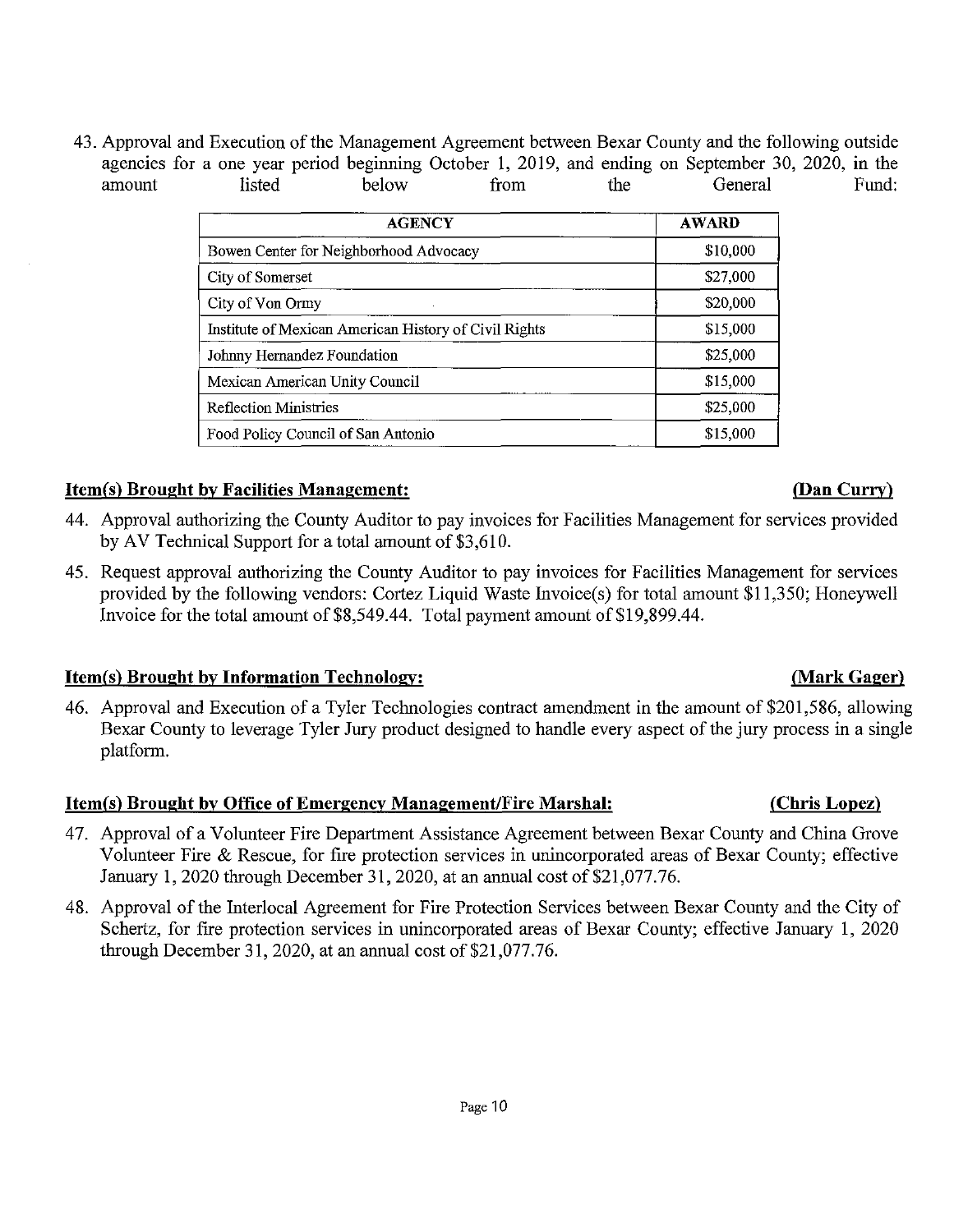### **Items(s) Brought by Bexar Heritage & Parks:** (Betty Bueche) **(Betty Bueche**)

- 49. Authorizing the County Judge to approve the annual contribution to the City of San Antonio, World Heritage Office for the 2020 World Heritage Festival in September 2020, in the amount of \$10,000 requested by the Bexar Heritage Department.
- 50. Approval to pay for Park Security for Labor Day Weekend 2020 in the estimated amount of \$6,360.

### **Item(s) Brought by Small Business & Entrepreneurship: (Renee Watson)**

51. Approval of a request from Small Business & Entrepreneurship Department (SBED) for the County Auditor to pay invoice for advertising services promoting the 2019 SMWVBO Conference with the San Antonio Express News, for a total amount of \$3,000.

### **Items(s) Brought by Resource Management: (Tina Smith-Dean)**

52. Approval of renewal of Cyber Liability Insurance with Chubb Insurance through the County's Insurance Consultant, McGriff, Seibels & Williams, Inc., for a one-year period beginning October 1, 2020 and ending on September 30, 2021 for atotal premium amount of \$67,798.

### **Items(s) Brought by Commissioners Court (Court)** (Court)

- 53. Approval requested by Commissioner Justin Rodriguez Precinct 2, to appoint Anita Fernandez to the Hospital District Board of Managers to begin upon appointment and to expire August 15, 2021.
- 54. Approval of an Order designating Tuesday as the day of the week on which Commissioners Court shall convene in a regular term each month in the Fiscal Year 2020-21 pursuant to Local Government Code, Chapter 81, §81.005.
- 55. Approval of the Fiscal Year 2020-21 Commissioners Court Agenda Planner for Commissioners Court meeting dates and times to be held during the fiscal year.

### INDIVIDUAL AGENDA ITEMS:

**The following Individual Agenda Item may be considered at any time during this meeting:** 

### **Items(s) Brought by Economic and Community Development: (David Marquez)**

56. Presentation, discussion and appropriate action regarding the Workforce Solutions-Alamo 2020-2021 program year budget. (Estimated Presentation Time: 10 minutes) (David Marquez)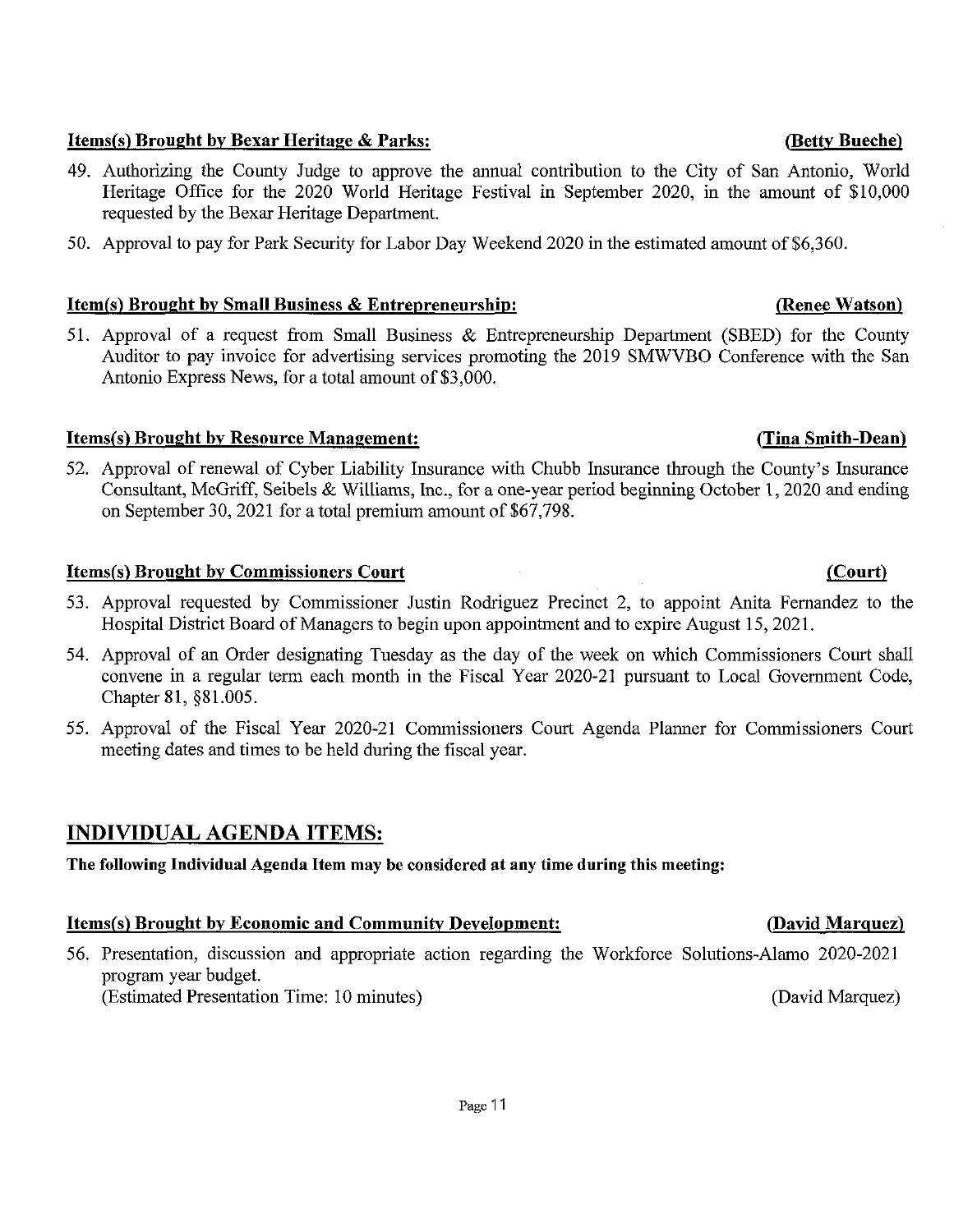#### **Item(s) Brought by Elections: (Jacque Callanen)**

- 57. Discussion and appropriate action for the orders necessary for the conduct of the Tuesday, November 3, 2020 Joint General, Special, Charter and Bond Election to include:
	- a. Amending the August 17, 2020 Order to Conduct the Joint General, Special, Charter and Bond Election;
	- b. An Order designating the main early voting location and branch polling places.

(Estimated Presentation Time: 10 minutes) (Jacque Callanen)

### **Item(s) Brought by Office of the County Manager:** (David L. Smith) *David L. Smith*

- 58. Presentation, discussion and appropriate action regarding matters related to COVID-19 to include the following:
	- a. Discussion and appropriate action regarding the further continuation of the Declaration of Public Health Emergency as declared by County Judge Nelson Wolff on March 13, 2020, and continued by consent of the Bexar County Commissioners on March 18, 2020 and June 16, 2020, pursuant to §418.108(b) of the Texas Government Code, to expire 14 days following termination of the statewide public health emergency declared by Texas Governor Greg Abbott.
	- b. Coronavirus Aid, Relief, and Economic Security (CARES) Act and Coronavirus Relief Fund to include Bexar County Strong updates on the Temporary Rental Assistance Measure, Household Emergency Grant, Social Service Agency Programs, Bexar County Small & Micro Business COVTD-19 Relief Grant Program, Utility Assistance Program and Relocation Assistance Program;
		- i. Social Service Agency Resiliency Program (SSARP) program recommendations.
	- c. Approval and execution of the First Amendment to the Management Agreement between Bexar County and the Housing Authority of Bexar County (HABC) for the administration and implementation of the Temporary Rental Assistance Measure (TRAM).
	- d. Discussion and appropriate action regarding the approval of 2020 Supplemental Emergency Solutions Grant COVID-19 (ESG-CV) Funding Allocations;
	- e. Discussion and appropriate action regarding awarding a contract to Southwest Research Institute in an amount not to exceed \$901,538 for design and implementation of BiblioTech Connect, a pilot deployment of a private LTE network for an identified area within Southwest Independent School District to advance digital inclusion in Bexar County.
	- f. Approval of CARES Act 2020 Grant Agreement between Bexar County and The City of Schertz through the Schertz Public Library, the Converse Public Library the Universal City Public Library and the Leon Valley Public Library to circulate one hundred (100) wi-fi hotspots from each library for one year, to begin with the execution of this agreement;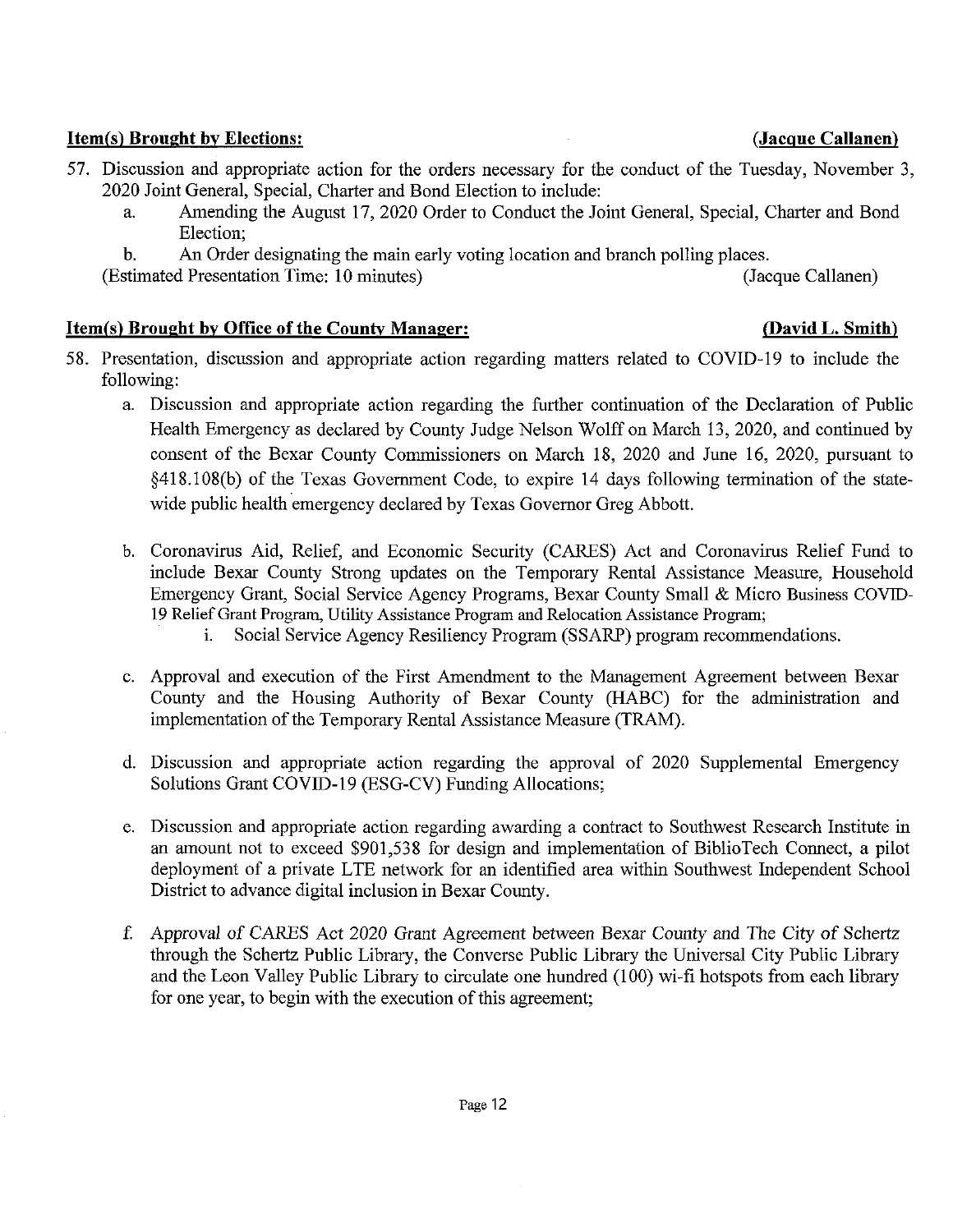- g. Discussion and appropriate action regarding awarding a one-time CRF grant allocation to each of fifteen (15) Bexar County school districts for participation in the TEA Operation Connectivity program and to advance digital inclusion in Bexar County, for a total allocation of \$3,525,000.
- h. Discussion and appropriate action regarding offering COVID-19 testing to Bexar County residents through a reimbursement program with the licensed private-sector testing centers. The goal of the public-private partnership helps our healthcare system quarantine, contact trace, and reduce hospitalization of COVID positive results by ensuring that private-sector testing centers bring back results of Bexar County residents within one to three days in order to receive reimbursement in the county program paid for from federal Coronavirus Relief Funds.

(Estimated Presentation Time: 60 minutes) (David Smith)

### **Item(s) Brought by District Attorney: (Joe Gonzales)**

59. Discussion and appropriate action regarding pending or contemplated litigation or settlement offers in the following matters: Patricia Hernandez v. Javier Salazar, Sheriff - Sheriff Civil Service Appeal Case Nos. #19-SCSC-006 & #19-SCSC-010. (Estimated Presentation Time: 5 minutes) (Larry Roberson)

### **EXECUTIVE SESSION (DISCUSSION ONLY: CLOSED TO PUBLIC)**

### **(Pursuant to Chapter 551, Texas Government Code)**

EXECUTIVE SESSION ITEMS MAY BE DISCUSSED AND ACTED UPON, IF APPROPRIATE, IN OPEN SESSION.

60. §551.071 Consultation with Attorney for advice regarding:

a. Pending or contemplated litigation or settlement offers in the following matters:

i Patricia Hernandez v. Javier Salazar, Sheriff- Sheriff Civil Service Appeal Case Nos. #19-SCSC-006 & #19-SCSC-010;

ii B.B., A Minor v. Perez

- iii Frost v. Salazar and Bexar County
- 61. §551.072 Deliberations about Real Property:
	- a. Deliberation regarding the purchase, exchange, lease or value of real estate because discussion of real property in open meeting would have a detrimental effect on the county's ability to negotiate with a third party:
		- i. Lot 17,NCB 10233; 215 Coca Cola Place